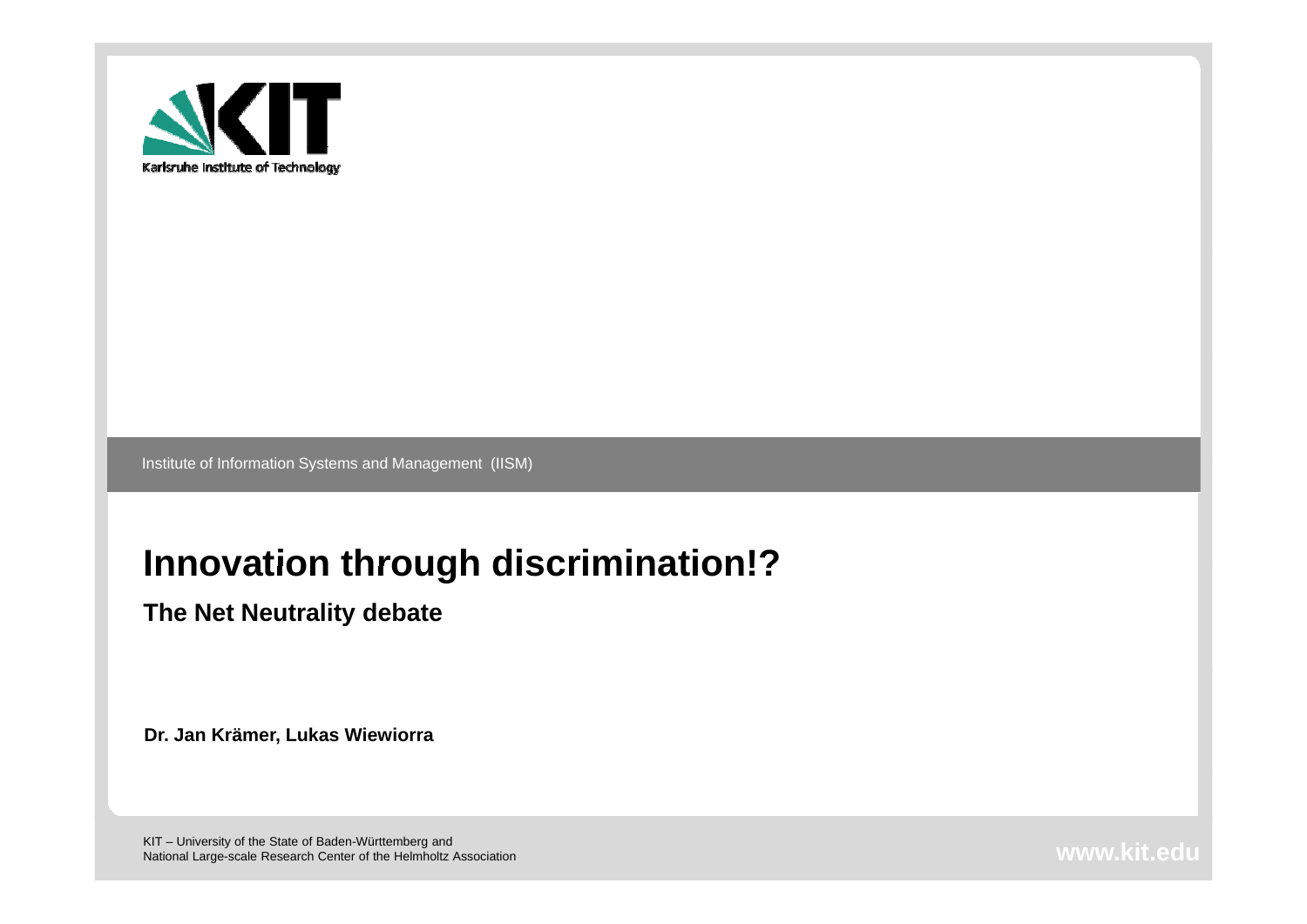#### **Agenda**



- **The Net Neutrality debate**  $\blacksquare$
- Economic model

Innovation, investment and policy results  $\mathbb{R}^n$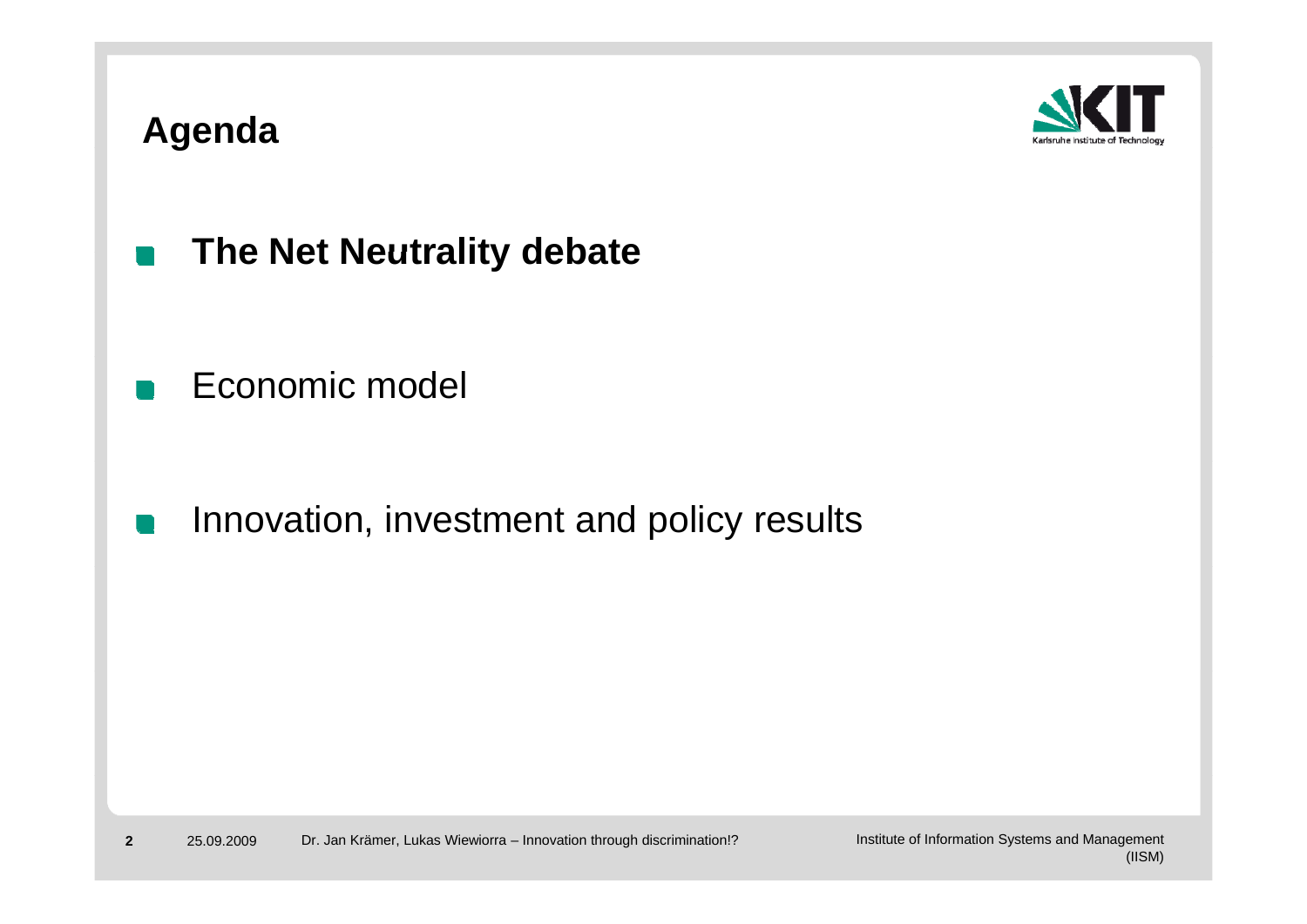#### **Net Neutrality – Two definitions**



".Net Neutrality means no discrimination. Net Neutrality prevents Internet providers from blocking, speeding up or slowing down Web content based on its source, ownership or destination."

(http://www.savetheinternet.com/=faq#what)

Net Neutrality "...usually means that broadband service providers charge consumers only once for Internet access, do not favor one content provider over another, and do not charge content providers for sending information over broadband lines to end users. " (Hahn et al. 2006 )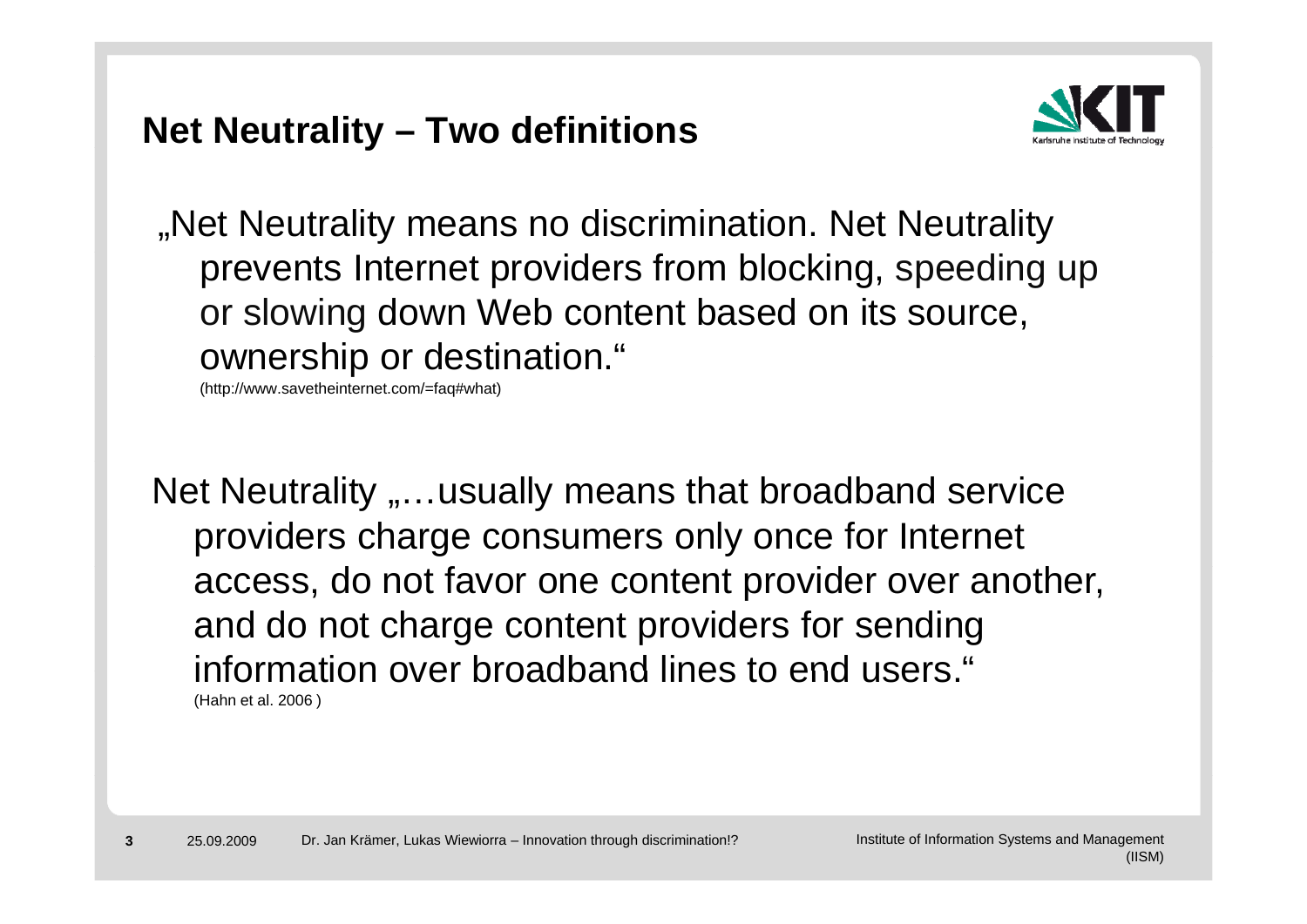## **Discrimination – Content vs. Transmission**



- Insulating its own affiliated content or service from competition by blocking or **Example 1** independent of content o degrading the quality of outside content or services.
	- Mobile phone operators **P2P** traffic
		- VoIP
		- Call-through numbers

#### **Content discrimination Transmission discrimination**

- Offering service classes with different priority in the network independent of content or service characteristics. (QoS)
- - **Cost reduction**
- Refuse to distribute an affiliate content or service over competing conducts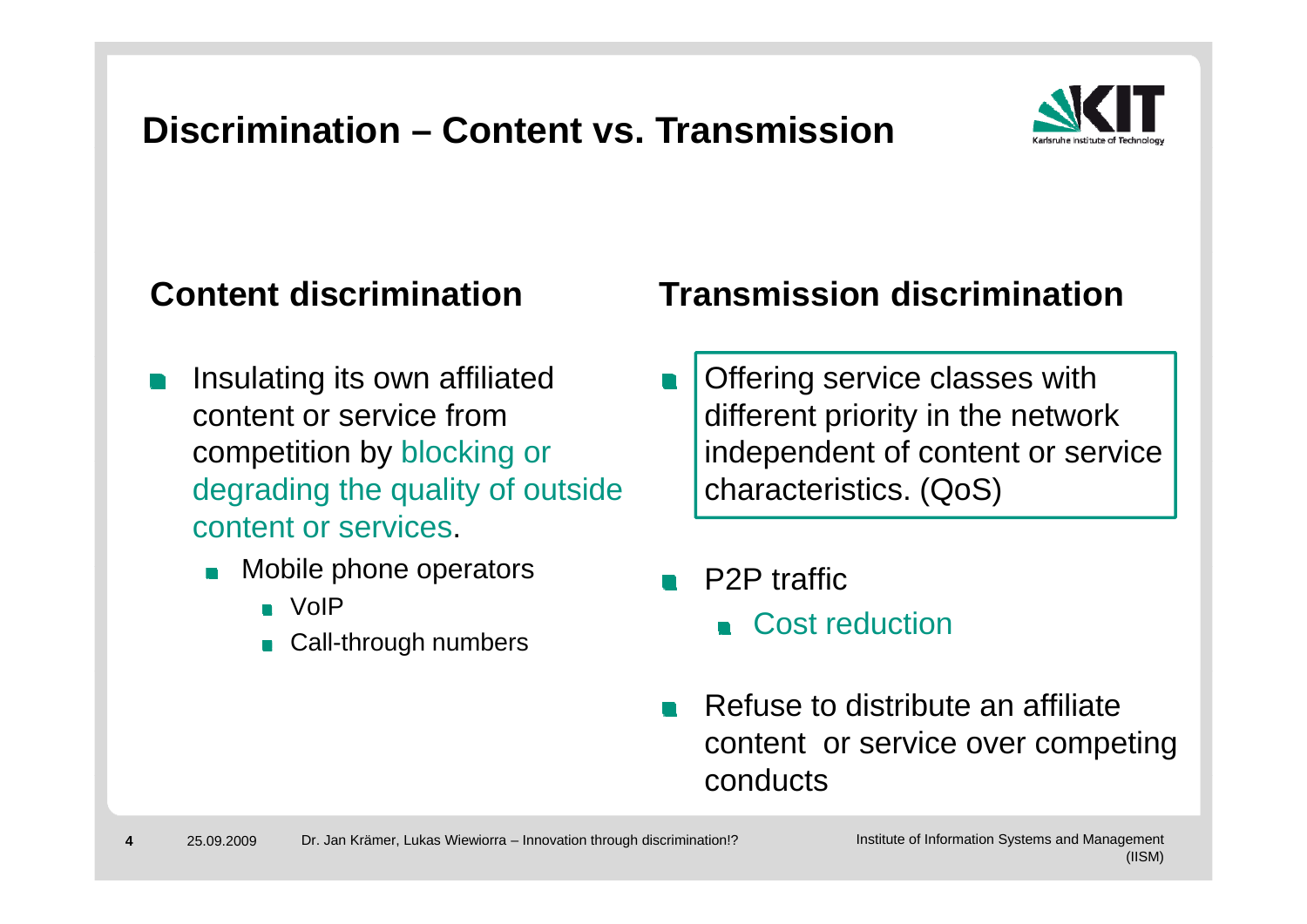#### **The Net Neutrality Debate – Innovation**



- End-to-End principle fosters "innovation" on the Internet
	- Dumb pipes: No network judge late demanding services  $\blacksquare$
- Innovation at the edge
	- No comparative disadvantage transportati for start-ups
		- Critical mass
		- No constant revenue stream

#### **Neutrality Manually Discrimination**

- **Best-effort transportation** inappropriate for emerging
- Enables higher reliability of transportation
	- **Healthcare**  $\blacksquare$ 
		- **Security**
	- $e$ tc.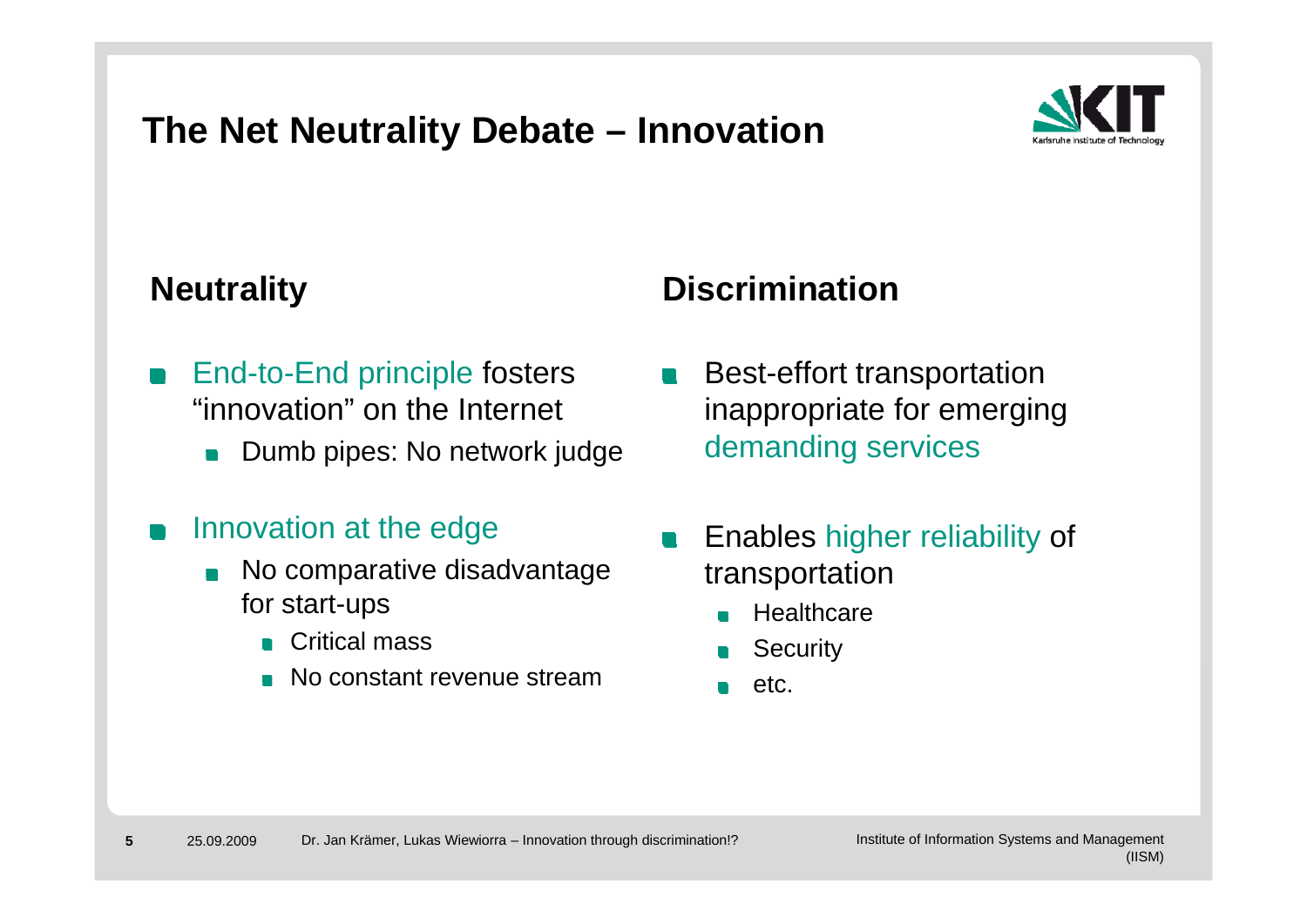#### **The Net Neutrality Debate – Infrastructure**



- Best-Effort transmission necessitates overprovisioning of network capacity to guarantee a wwinvestments certain transportation quality
- Content providers participate not deen reduction (reduced capacit directly on the infrastructure investments of the ISP

#### **Neutrality Manually Discrimination**

- Content providers' payments support ISP's infrastructure
- Danger of artificial quality reduction (reduced capacity expansion) to generate higher prioritization premiums?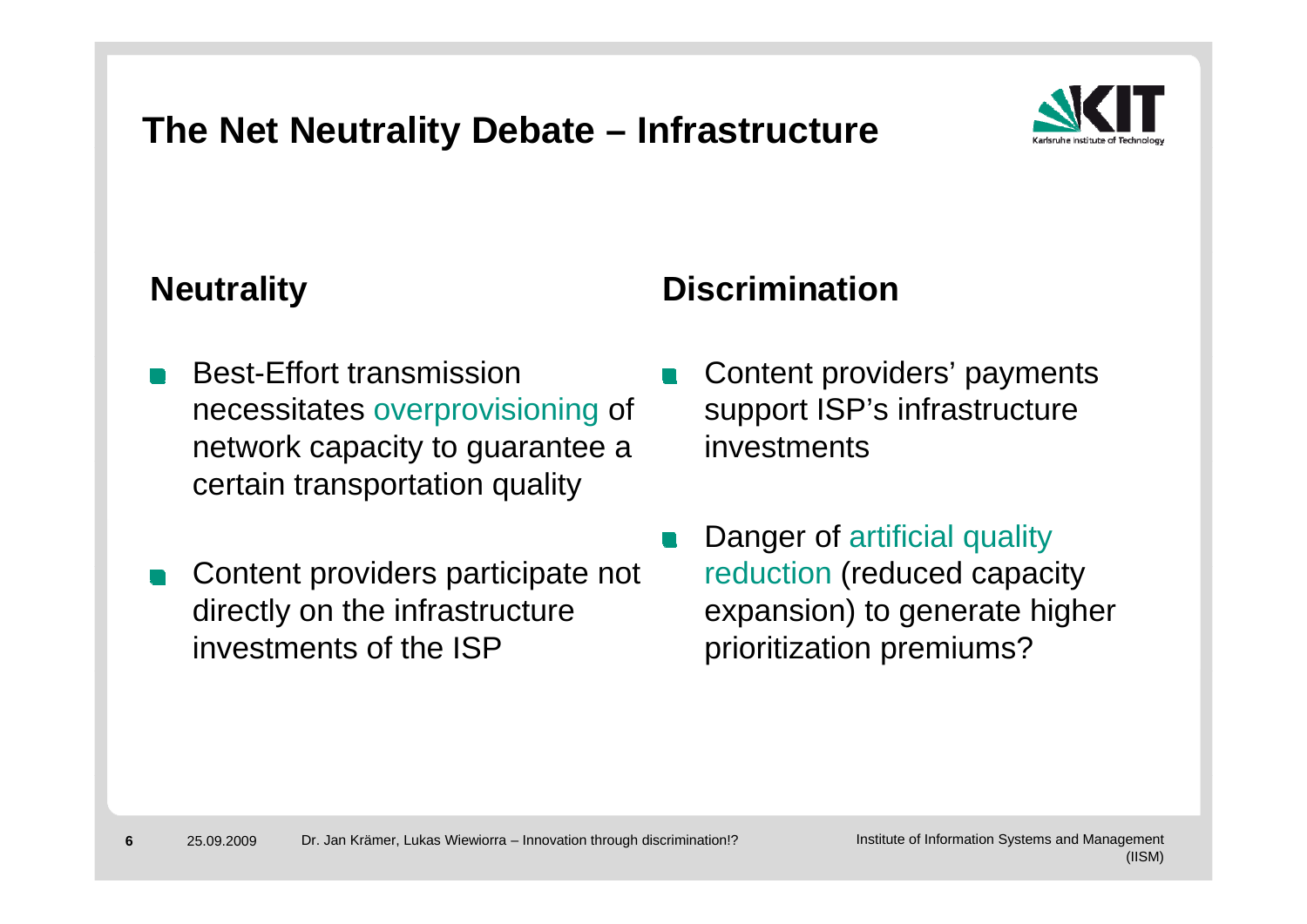

### **The Net Neutrality Debate – Literature Overview**



- Net Neutrality is at length discussed in the law domain with a very rich set of existing literature
	- Wu, T. (2003). Network neutrality, broadband discrimination. *Journal of Telecommunications and High Technology Law.*
	- Yoo, C. (2005). Beyond Network Neutrality. *Harvard Journal of Law & Technology.*
	- Yoo, C. (2006). Network Neutrality and the Economics of Congestion. *Georgetown Law Journal.*
- Very few analytical economic papers exist until now
	- Hermalin, B., & Katz, M. (2007). The economics of product-line restrictions with an application to the network neutrality debate. *Information Economics and Policy*.
	- Economides, N., & Tåg, J. (2007). Net Neutrality on the Internet: A Two-Sided Market Analysis. *Workingpaper.*
	- Cheng, H.K. et al. (2009). The Debate on Net Neutrality: A Policy Perspective. *Information Systems Research.* (forthc.)  $\blacksquare$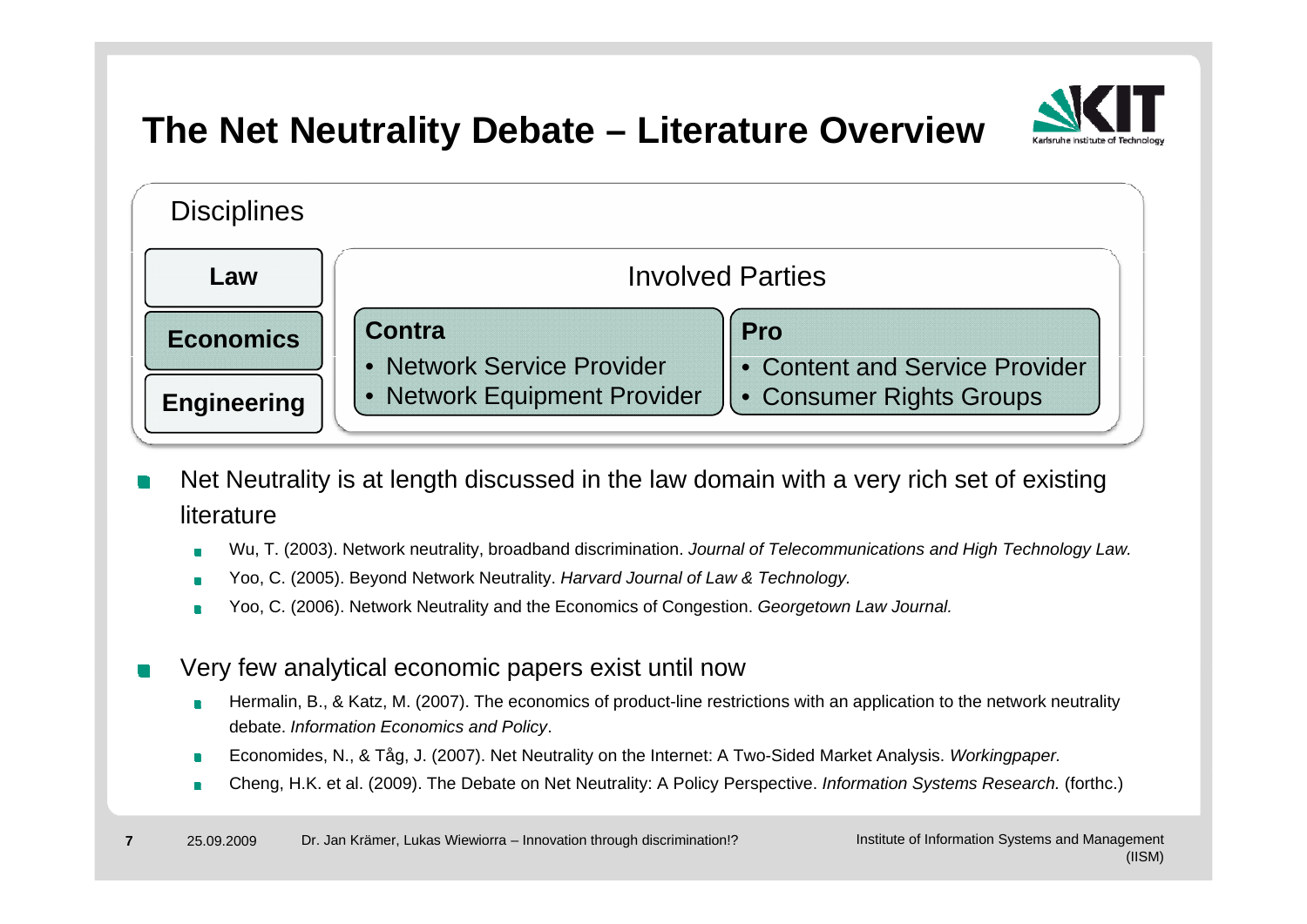#### **Agenda**



- The Net Neutrality debate  $\blacksquare$
- **Economic model**
- Innovation, investment and policy results  $\mathbb{R}^n$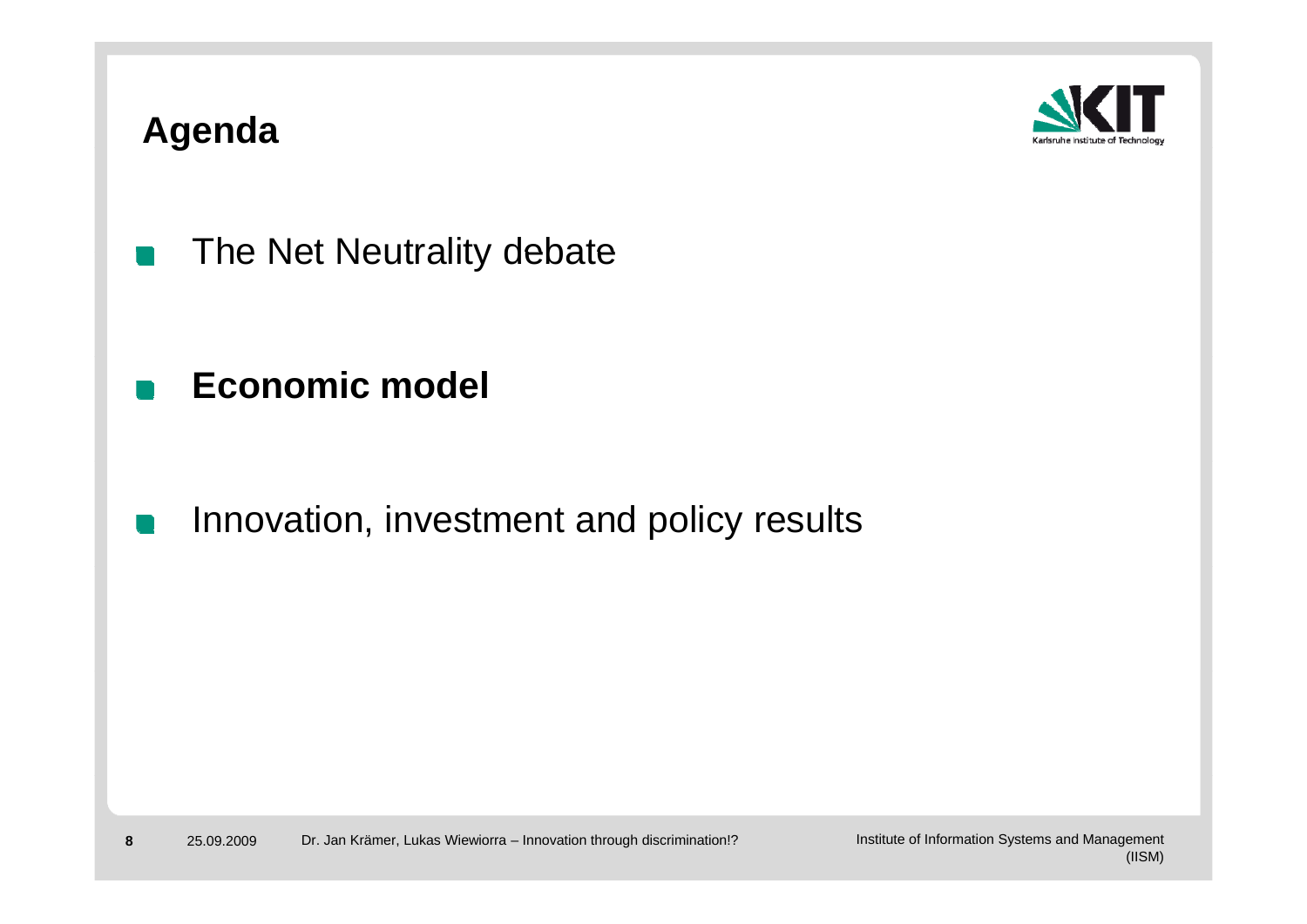#### **Neutrality – The benchmark case**





Revenue (r) through advertisements Revenue generation is congestion-sensitive  $(0)$ 

$$
U_{CP}^N(\theta_i) = (L - \theta_i w^N) r \alpha
$$

Internet Service 1 Earn money from consumers' access fee (a)

 $\prod^N = \alpha a^N$ 

 Value connectedness (h) Value content variety  $(v^*\theta)$ Dislike network congestion (c)

 $U_{IC}^N = h + v \overline{\theta}^N - c\hat{w} - t\alpha - a^N$ 

**9**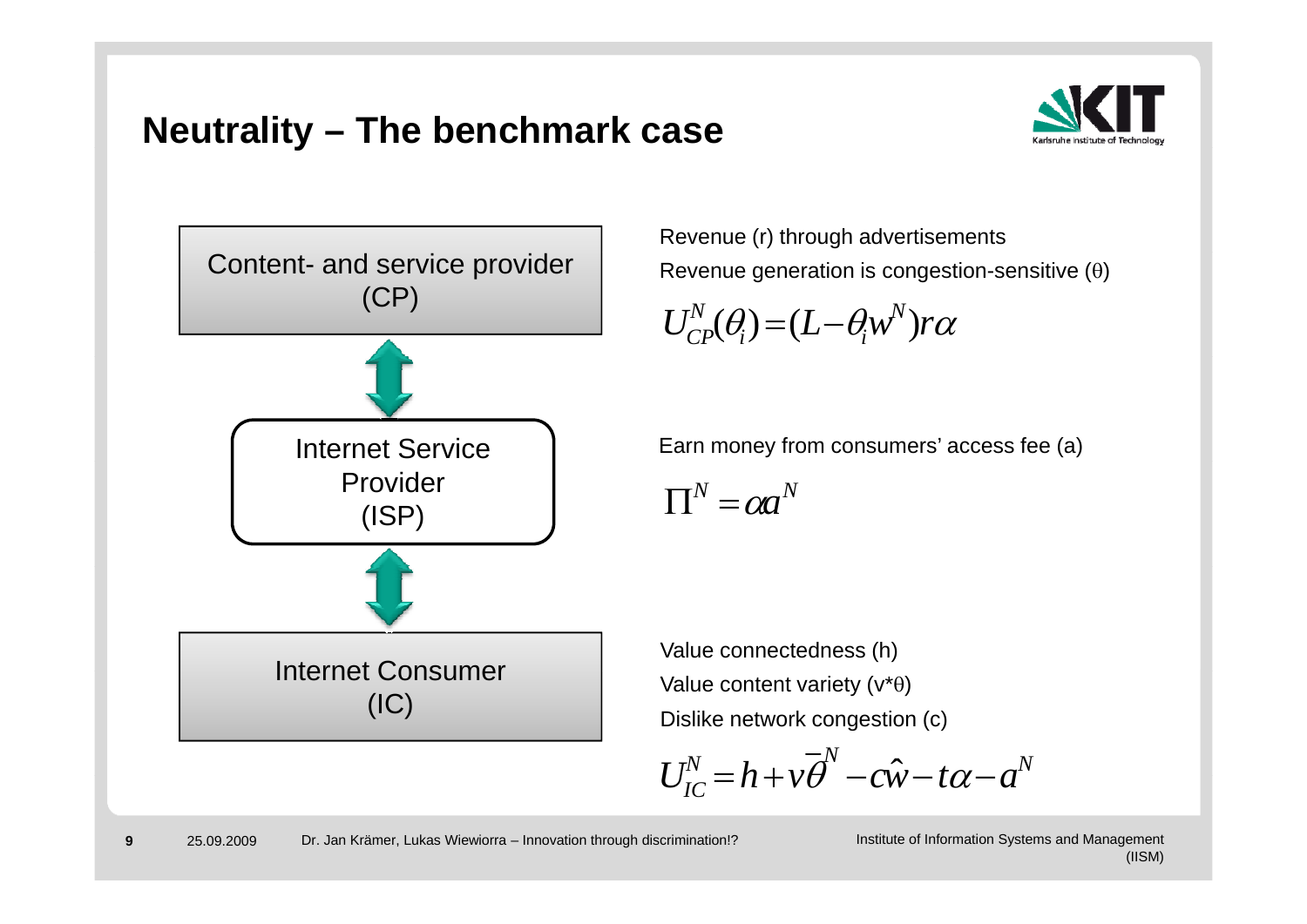**Content variety and congestion sensitivity** 

**10**



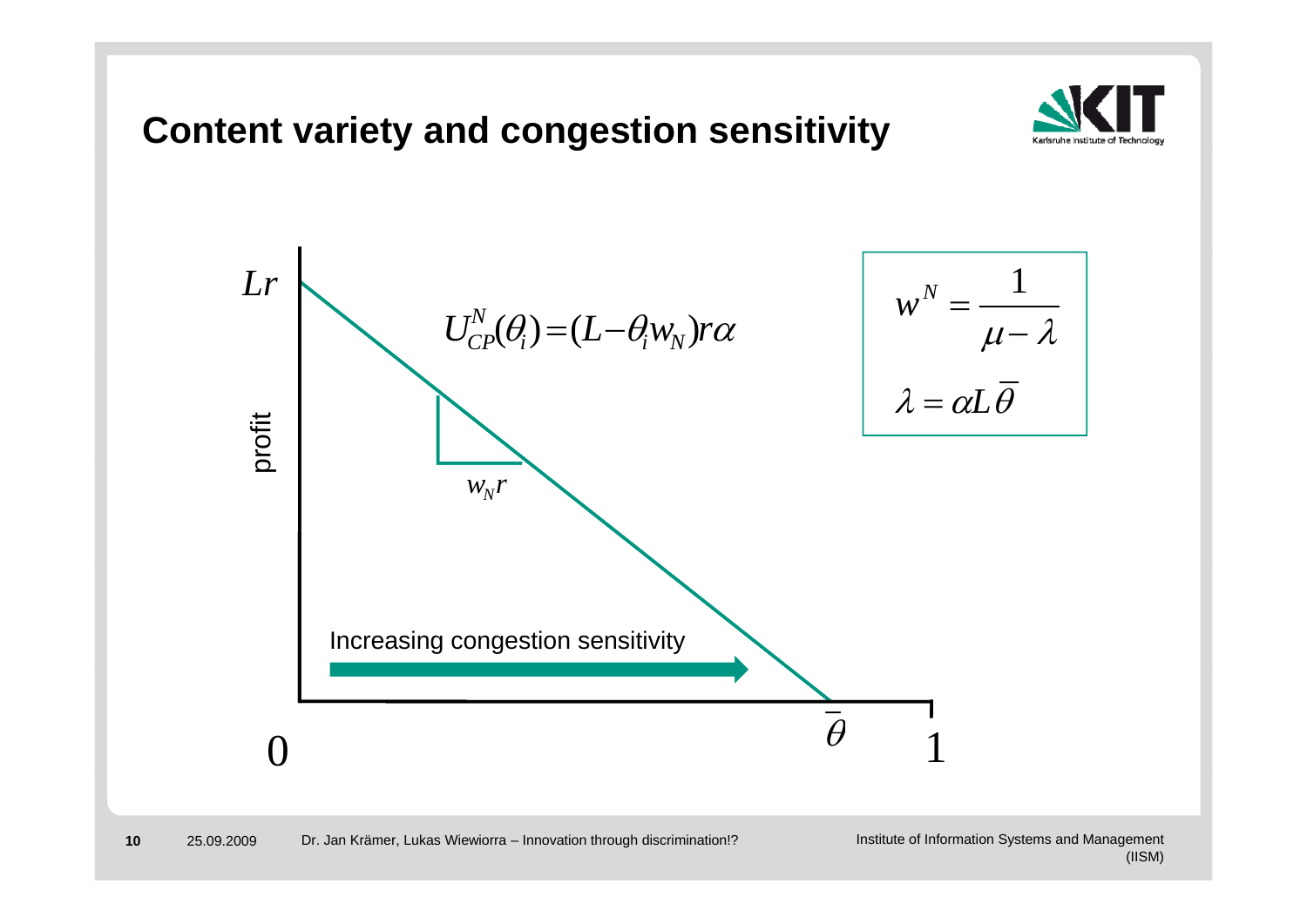#### **M/M/1 – A standard queueing model q g**



- Traffic requests  $(\lambda)$  arriving at the network are queued
- The congestion level (*w*) depends on capacity (*µ*) of the network and the share  $(\beta)$  of content providers buying first priority access

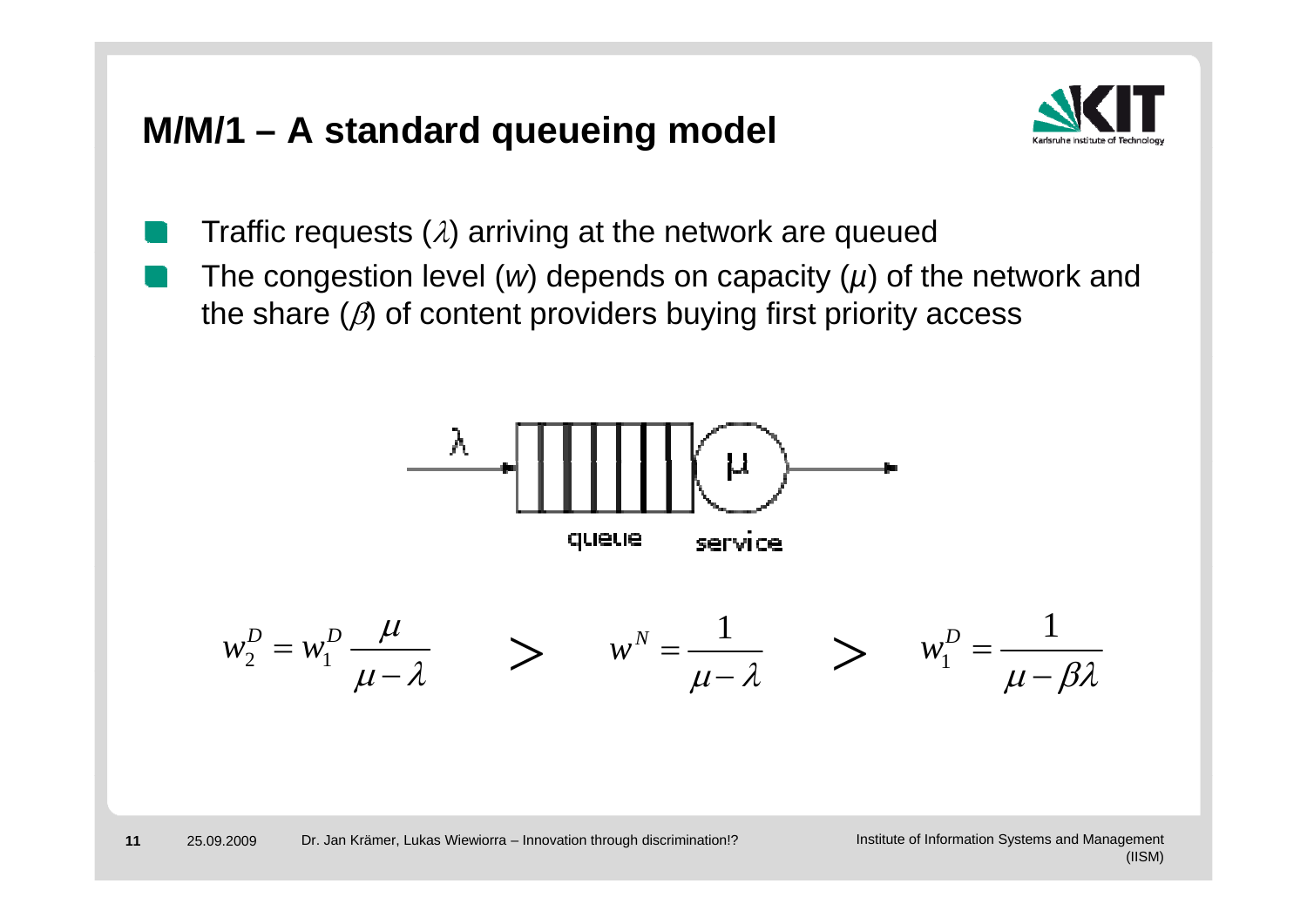#### **Discrimination**





Generate revenue through clicks on advertisements (r) Revenue generation is congestion-sensitive  $(\theta)$ 

 $U_{CP}^{D}(\theta_i) = \begin{cases} (L - \theta_i w_2^D) r \alpha & \text{Best-effort} \end{cases}$  $L_{CP}^{D}(\theta_i) = \begin{cases} (L - \theta_i w_1^D) r\alpha - p \end{cases}$  Priority

Earn money from consumers' access fee (a) Earn money from content providers' priority fee (p) *a p*  $\Pi^D = \alpha a^D + \beta \overline{\theta}^D$ 

Value content variety  $(v^*\theta)$ Dislike network congestion (c)

$$
U_{IC}^{D} = h + v\overline{\theta}^{D} - c\hat{w} - t\alpha - a^{D}
$$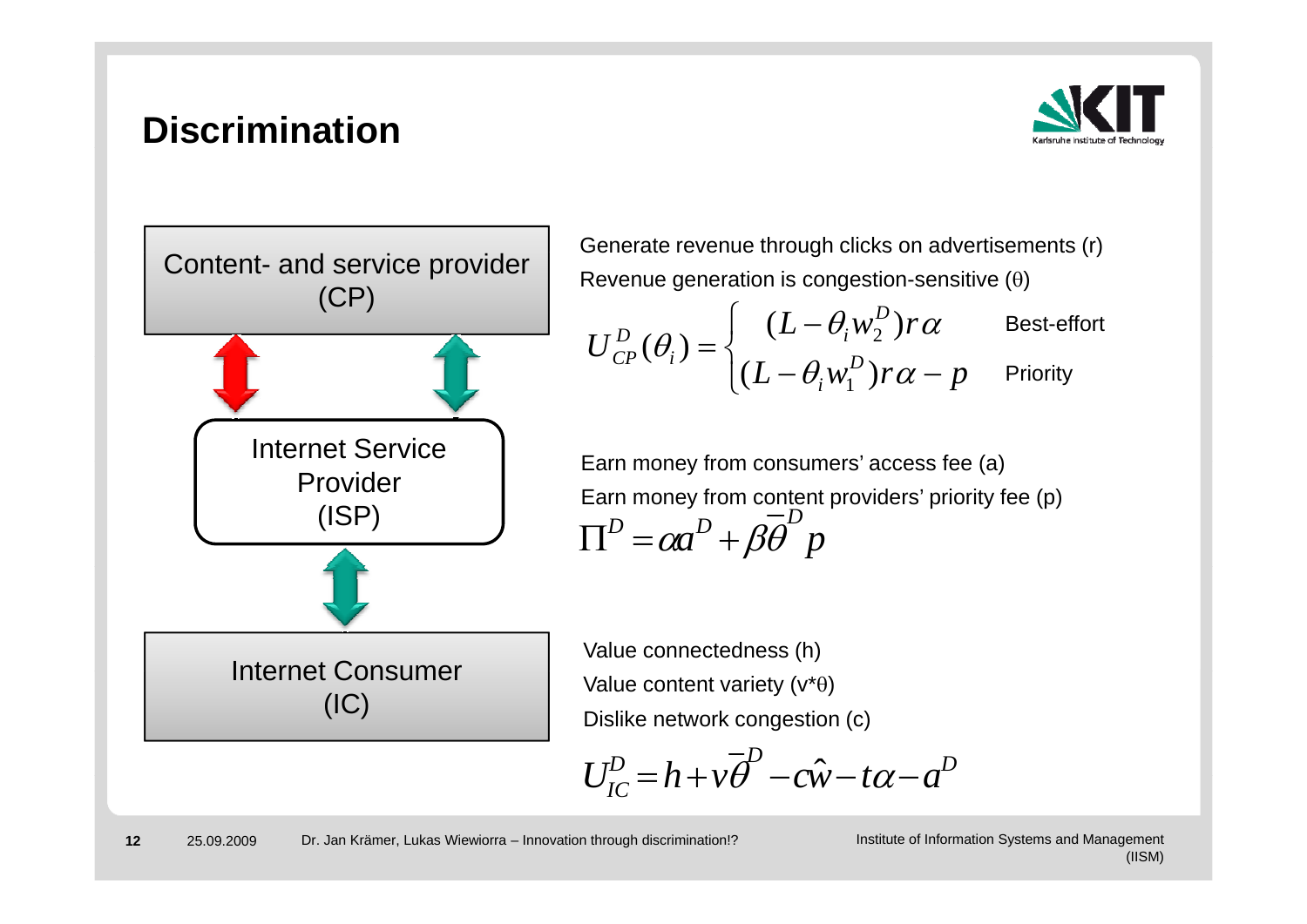#### **Agenda**



- The Net Neutrality debate  $\blacksquare$
- Economic model
- **Innovation, investment and policy results**  $\blacksquare$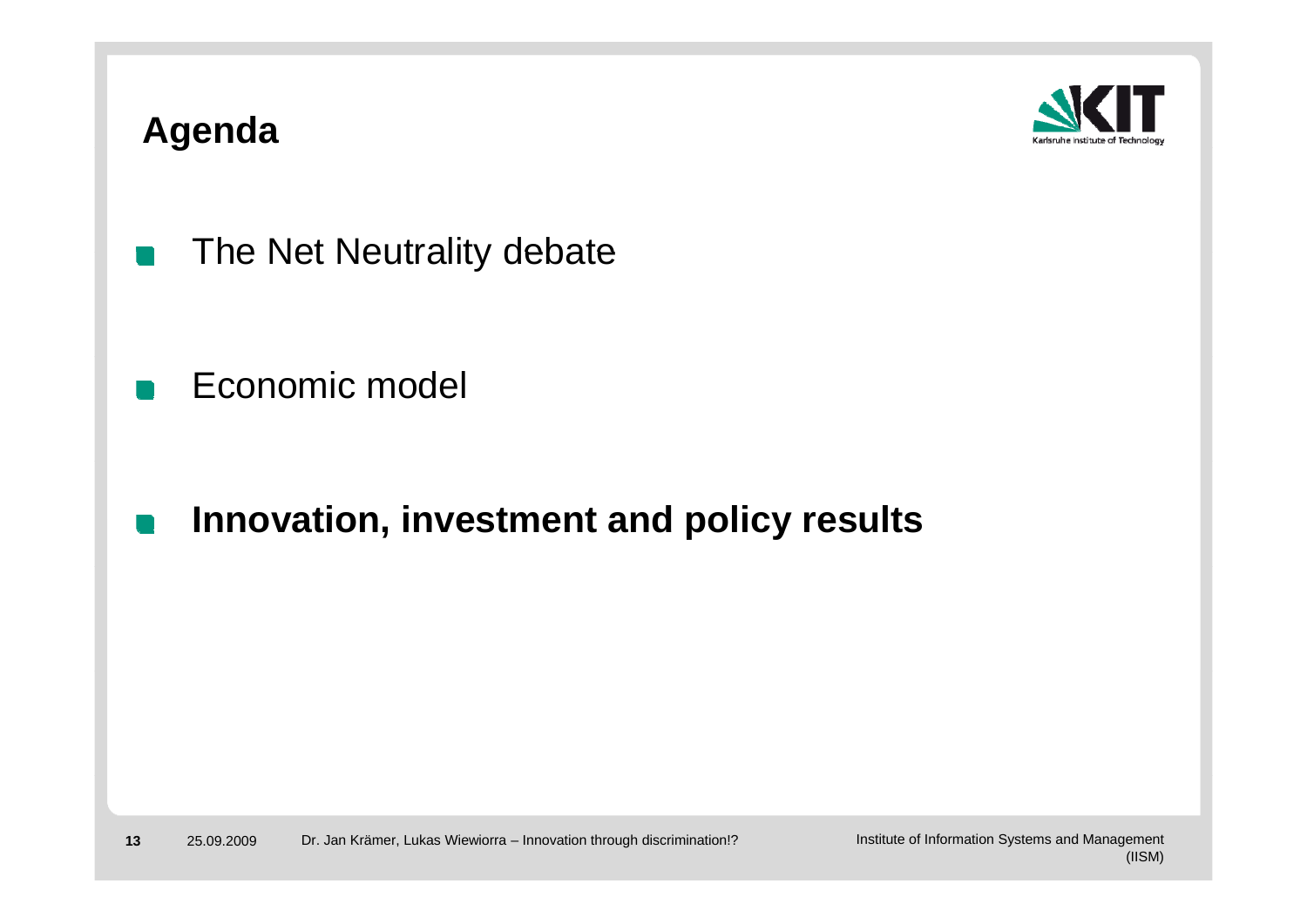

(IISM)

**14**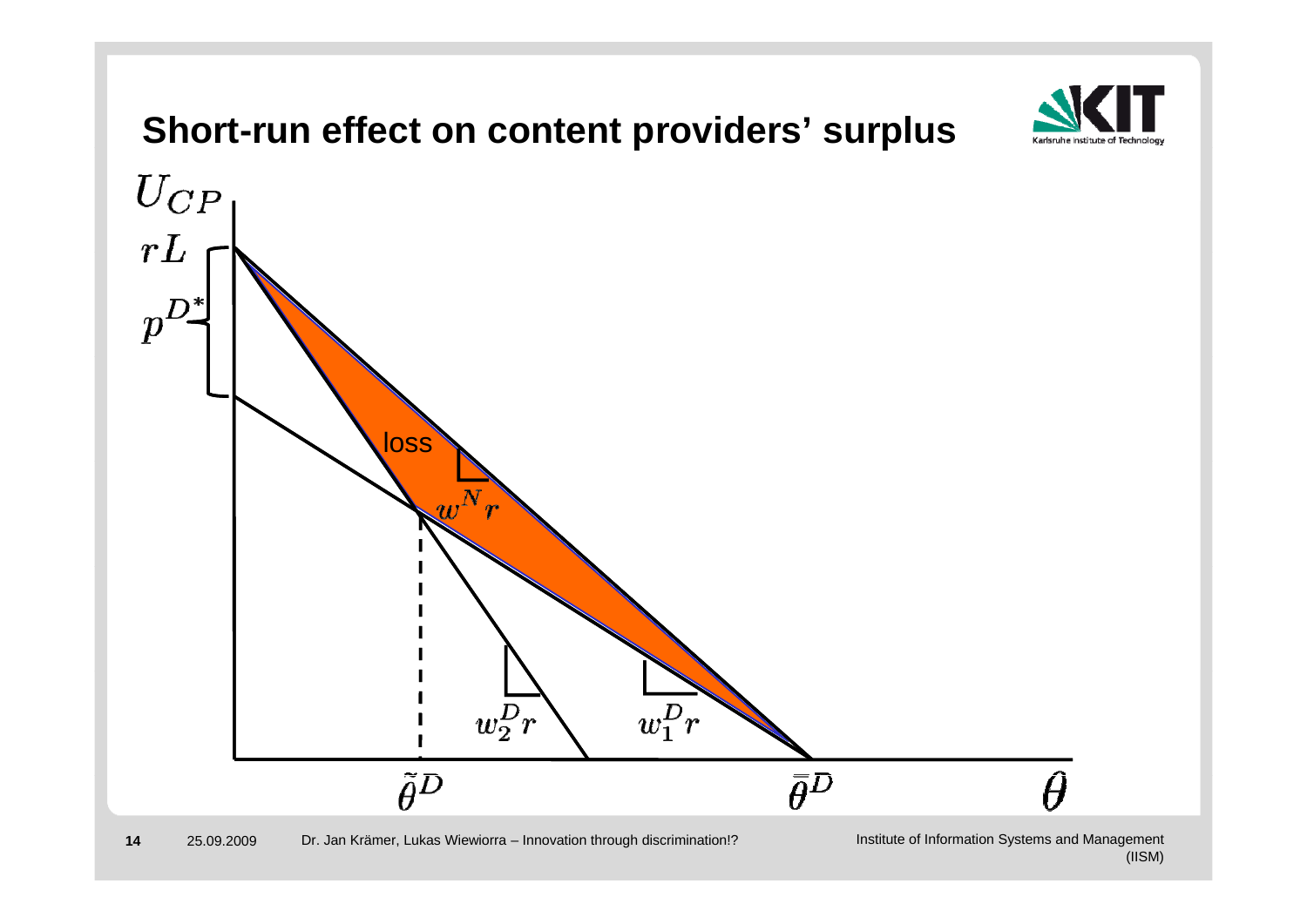**Short-run effects on innovation**



- In the short run all content providers earn less under a discriminatory regime.
	- This surplus is expropriated by the ISP.
- But the introduction of a discriminatory network regime does not reduce the number of active content providers in the market.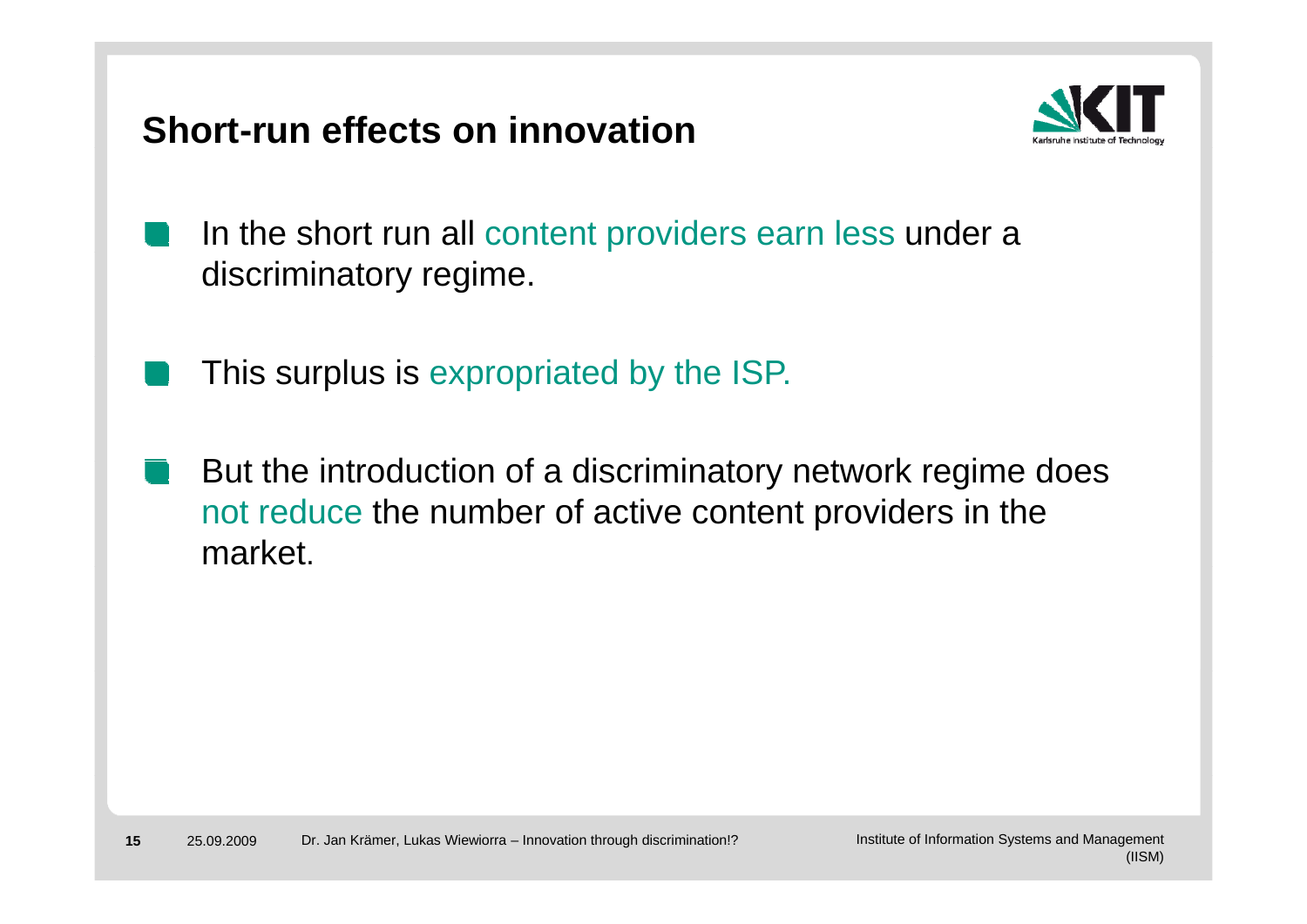#### **Short-run effects on welfare**



Total welfare is higher under a discriminatory regime

Network congestion is allocated away from the most congestion sensitive content providers

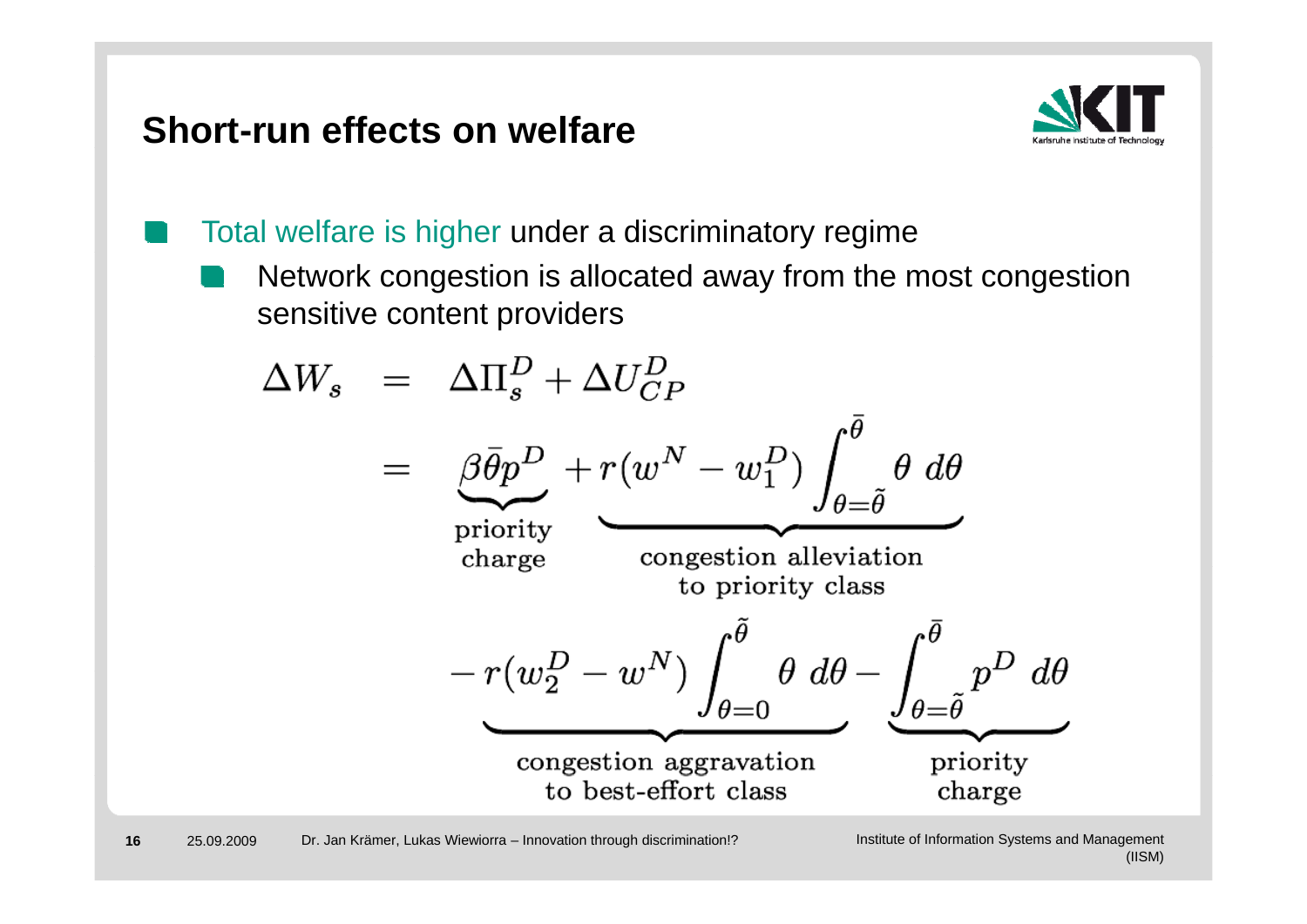### **Short-run effects on welfare**





#### 25.09.2009 Dr. Jan Krämer, Lukas Wiewiorra – Innovation through discrimination!?

**17**

Institute of Information Systems and Management (IISM)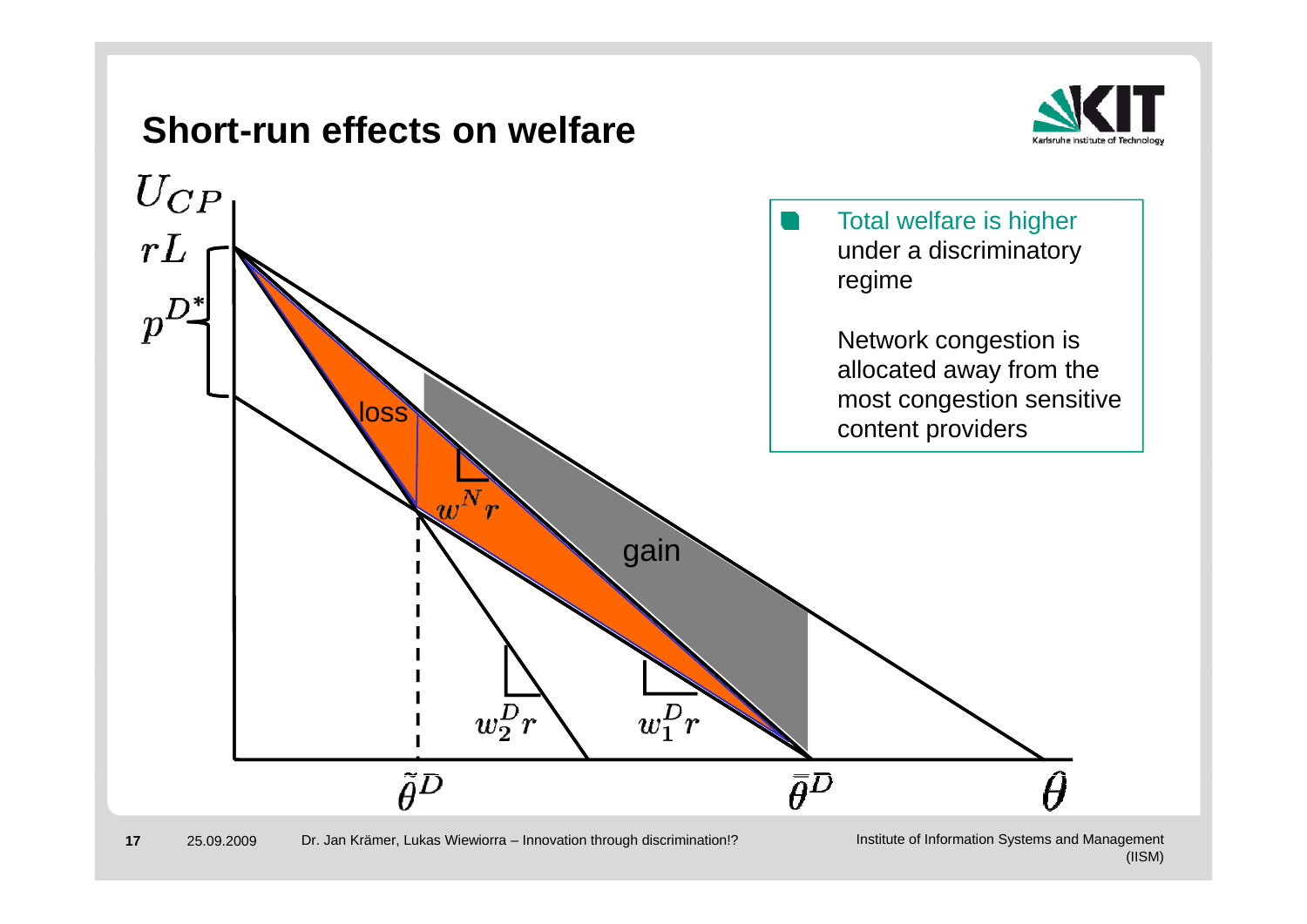### **Long Run Effects**



In the long run capacity is not fixed and the incentives for infrastructure investments are different in both regimes

$$
MR^{D} = \underbrace{\frac{vL}{(L^{2}+1)} + \frac{c(L^{2}+1)}{\mu^{2}}}_{\text{variety}} + \underbrace{\left(1 - \frac{p^{D^{*}}}{(Lr - p^{D^{*}})L^{2}}\right) \frac{p^{D^{*}}L}{(L^{2}+1)}}_{\text{prority revolution}
$$

- Under network discrimination the ISP has stronger incentives to increase capacity
- The overall congestion level is lower under discrimination
- More content providers enter the market which can be interpreted as innovation at the edge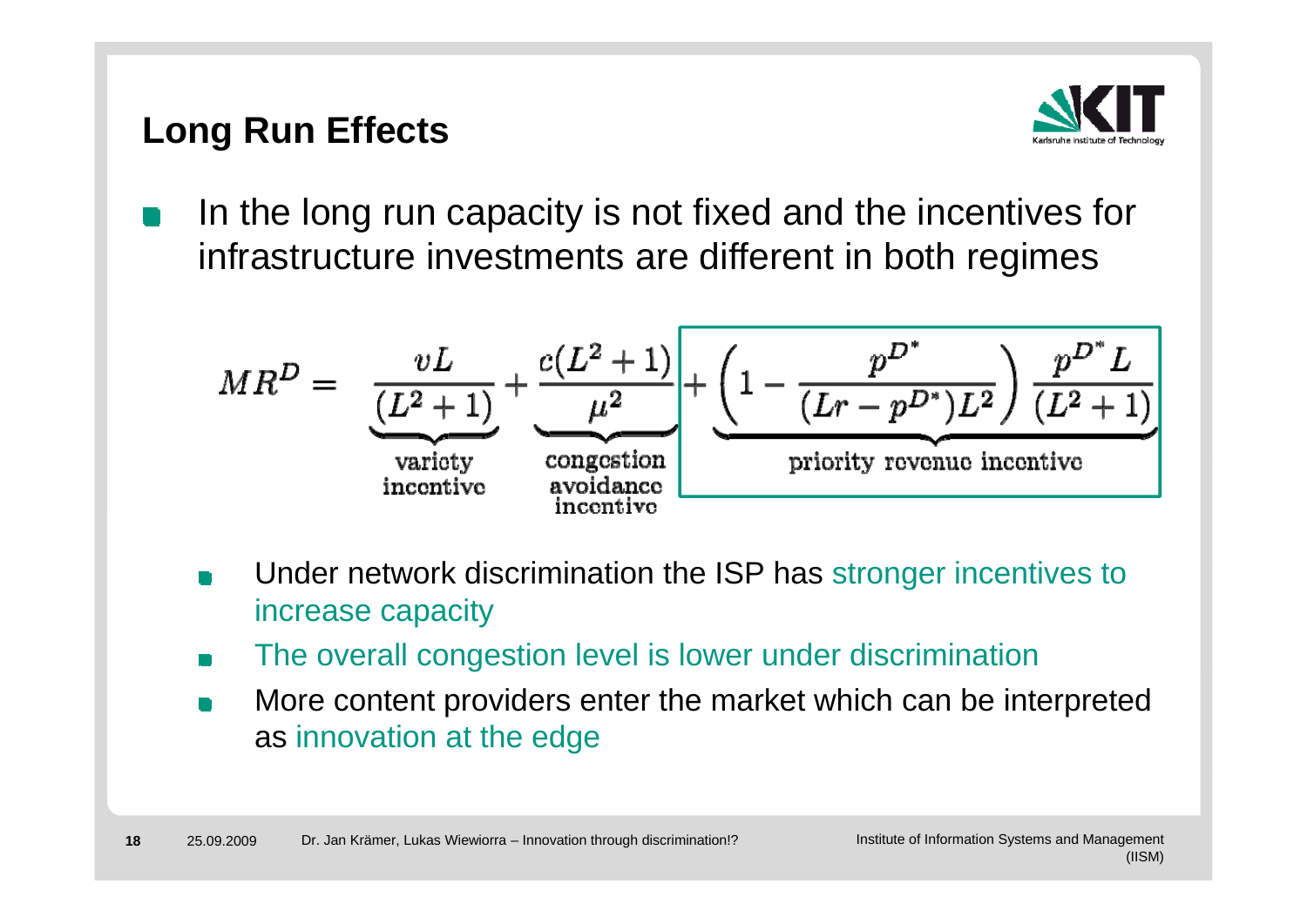

#### 25.09.2009 Dr. Jan Krämer, Lukas Wiewiorra – Innovation through discrimination!?

(IISM)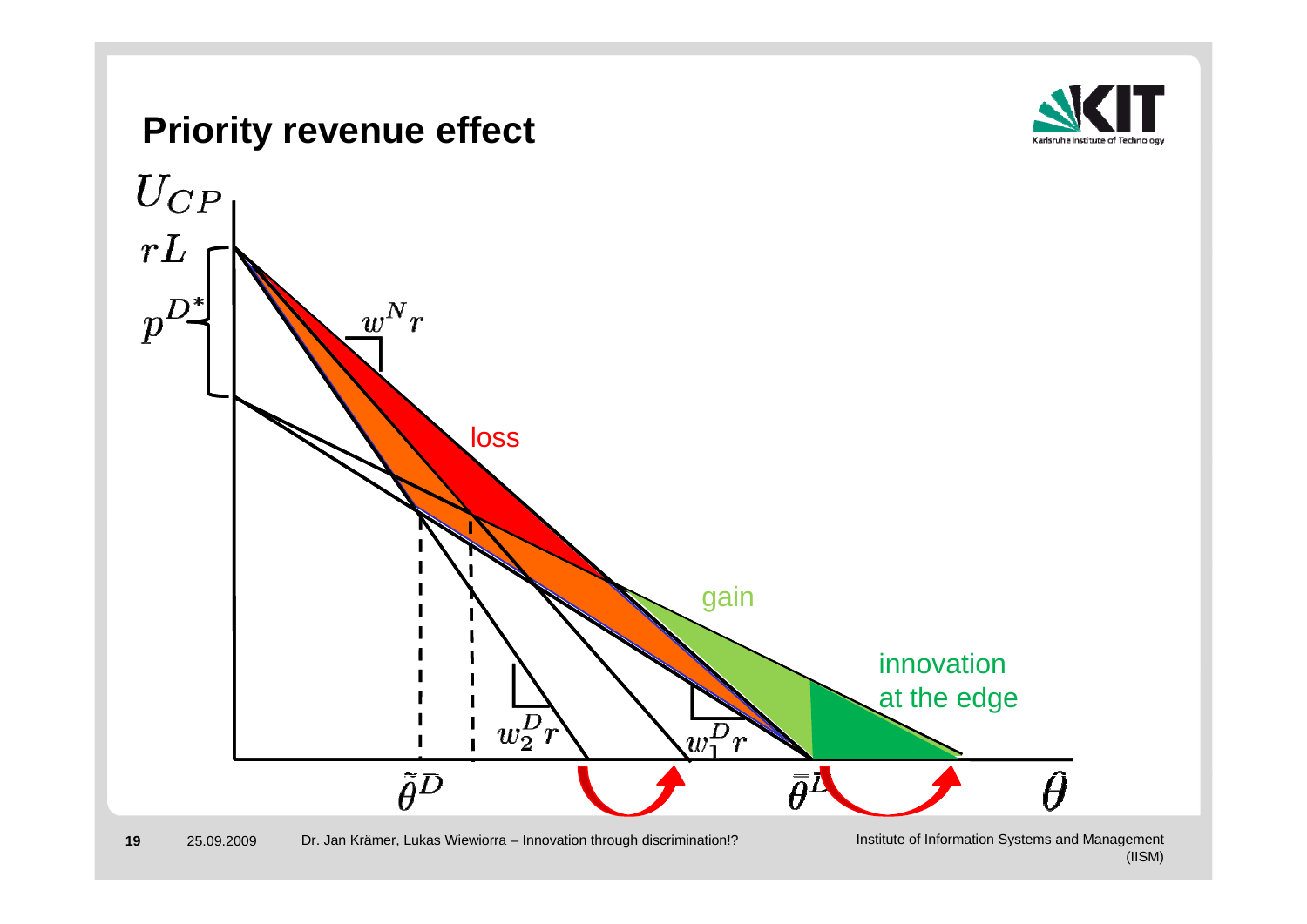#### **Outlook**



- **Power user**
- **P2P** Degradation
- Competition between ISP's
- Capacity regulation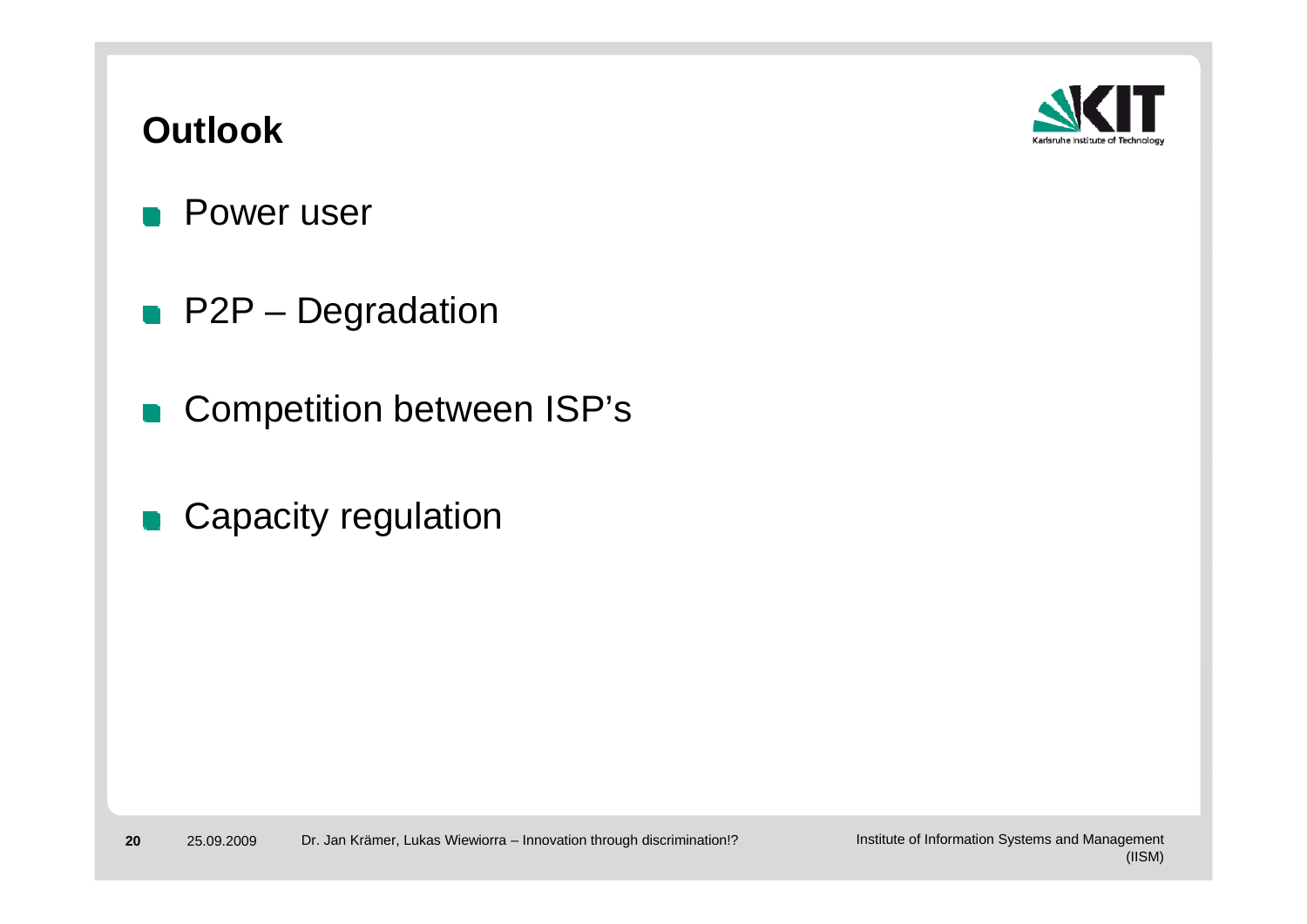

# Thank you for your attention...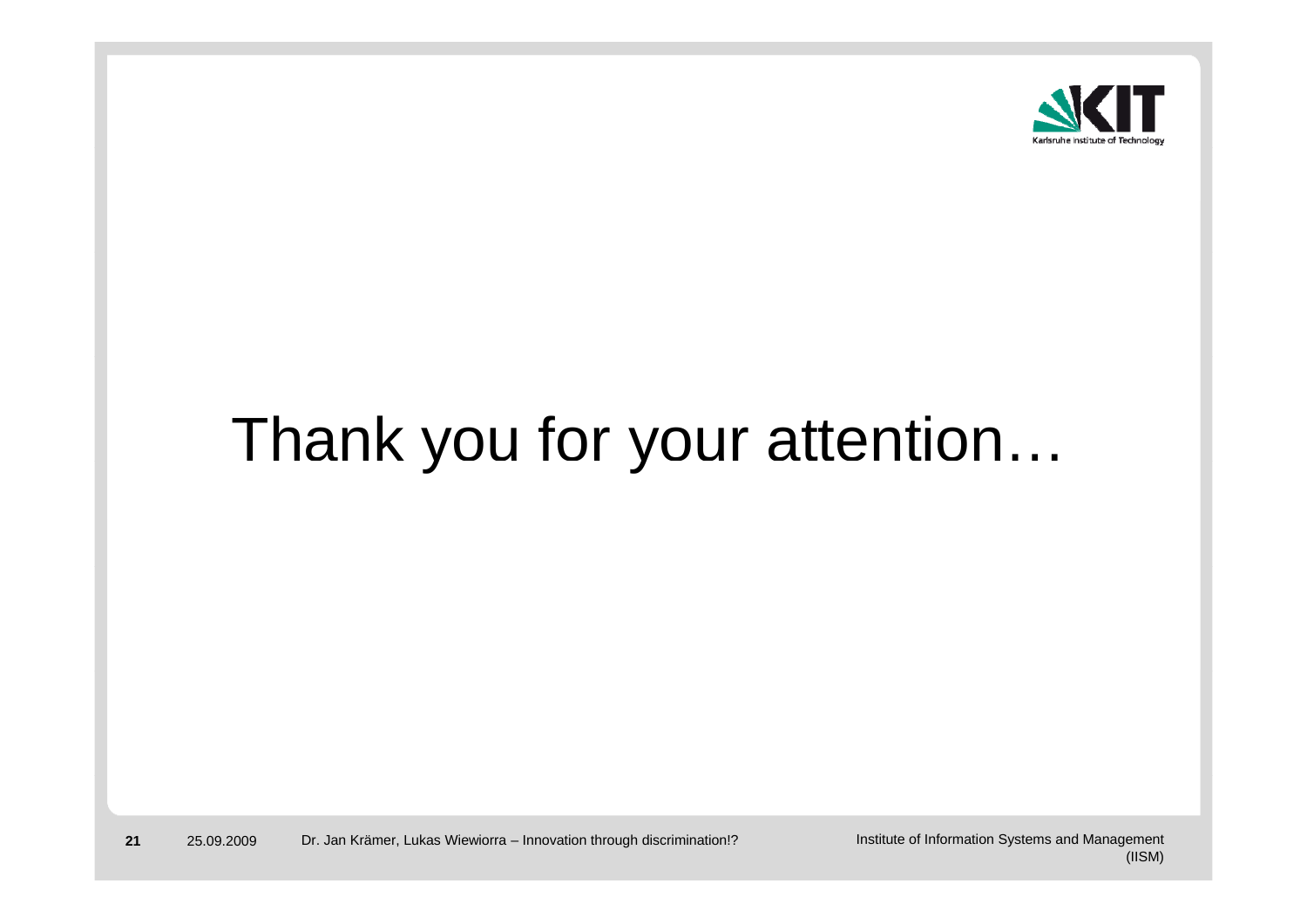# **BACKUP**



- **Assumptions**
- **Average vs. Accumulated waiting time**
- **Regulation**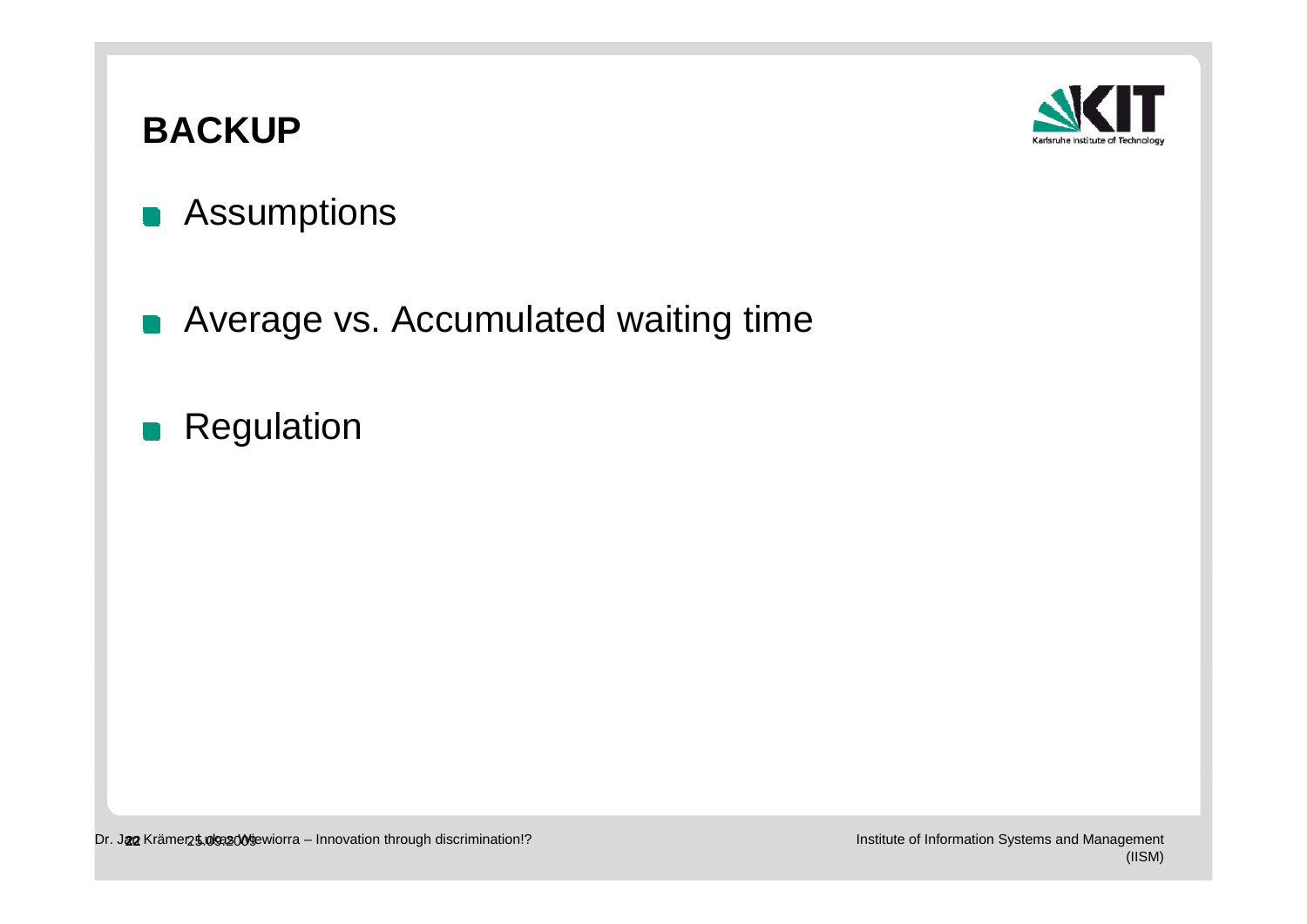#### **Basic Framework**



- Users value the connectedness (*h*) to the network positvely
- Users value the number of content providers ( $\theta$ ) which connect to the platform positively (*v*)
- **Notaking Users suffer from waiting time through waiting costs**
- Users pay an access fee (*a*) to the platform owner
- Waiting time (*w*) in a network depends negatively on the capacity (*µ*) the platform offers and positively on the average total number of service requests  $(\lambda)$  from the consumer side
- The business of content- and application providers is diverse sensitive to the average waiting time in the network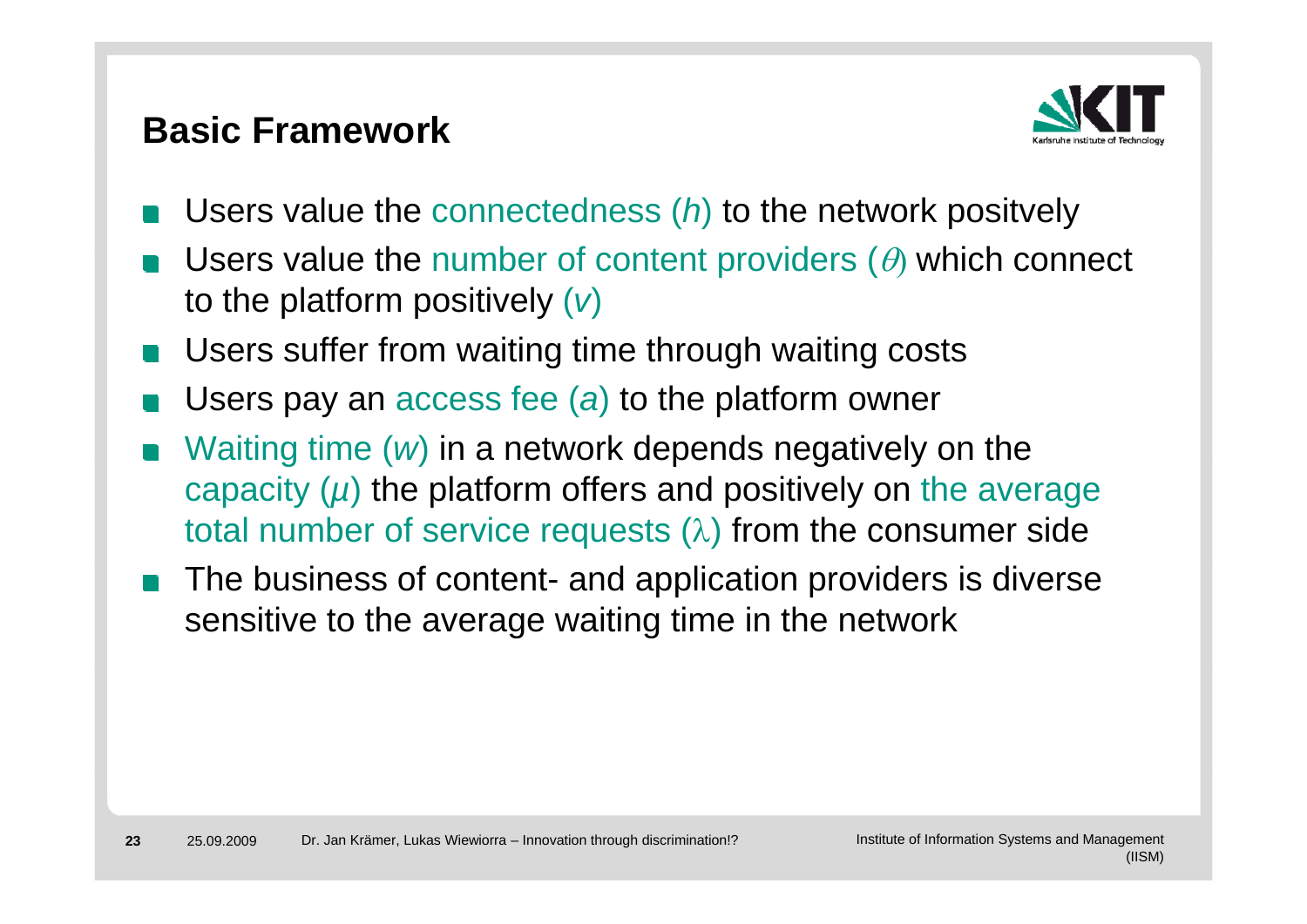### **Assumptions**



- In equilibrium all consumers buy access from the monopolistic platform
- Content- and application provider are not in competition to each other (independent monopolists)
- Each content provider gets the same average number of service requests (*L*) from the consumer side
- Content providers are uniformly distributed according to their sensitivity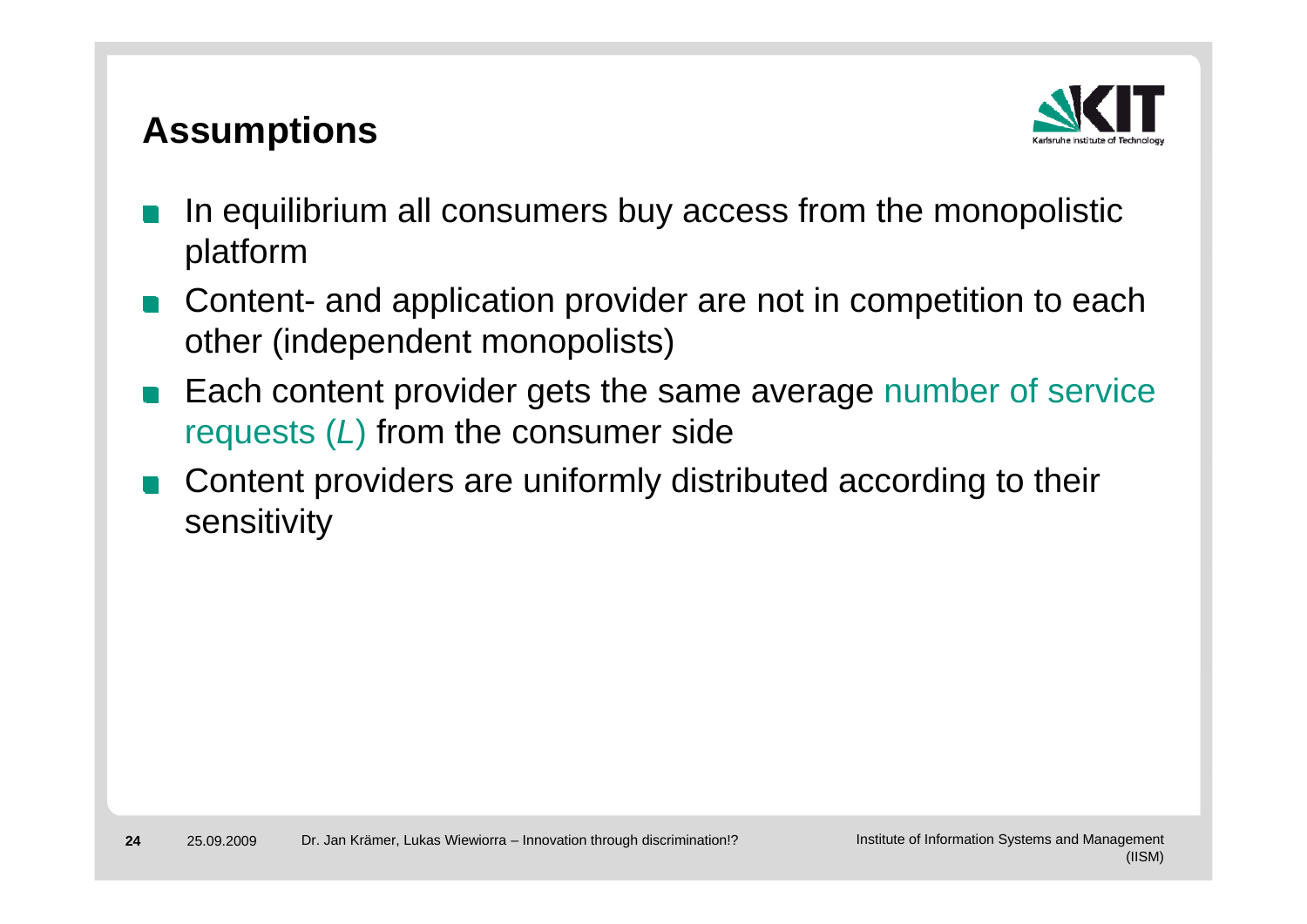#### **Neutrality – The benchmark case ( ) B**





Revenue (r) through advertisements Revenue generation is congestion-sensitive  $(\theta)$ 

$$
U_{CP}^{N}(\theta_i) = (r - \theta_i w^{N})L\alpha
$$

Internet Service | Earn money from consumers' access fee (a)

 $\prod^N = \alpha a^N$ 

 Value connectedness (h) Value content variety  $(v^*\theta)$ Dislike network congestion (c)

$$
U_{IC}^N = h + v\overline{\theta}^N - c\hat{w} - t\alpha - a^N
$$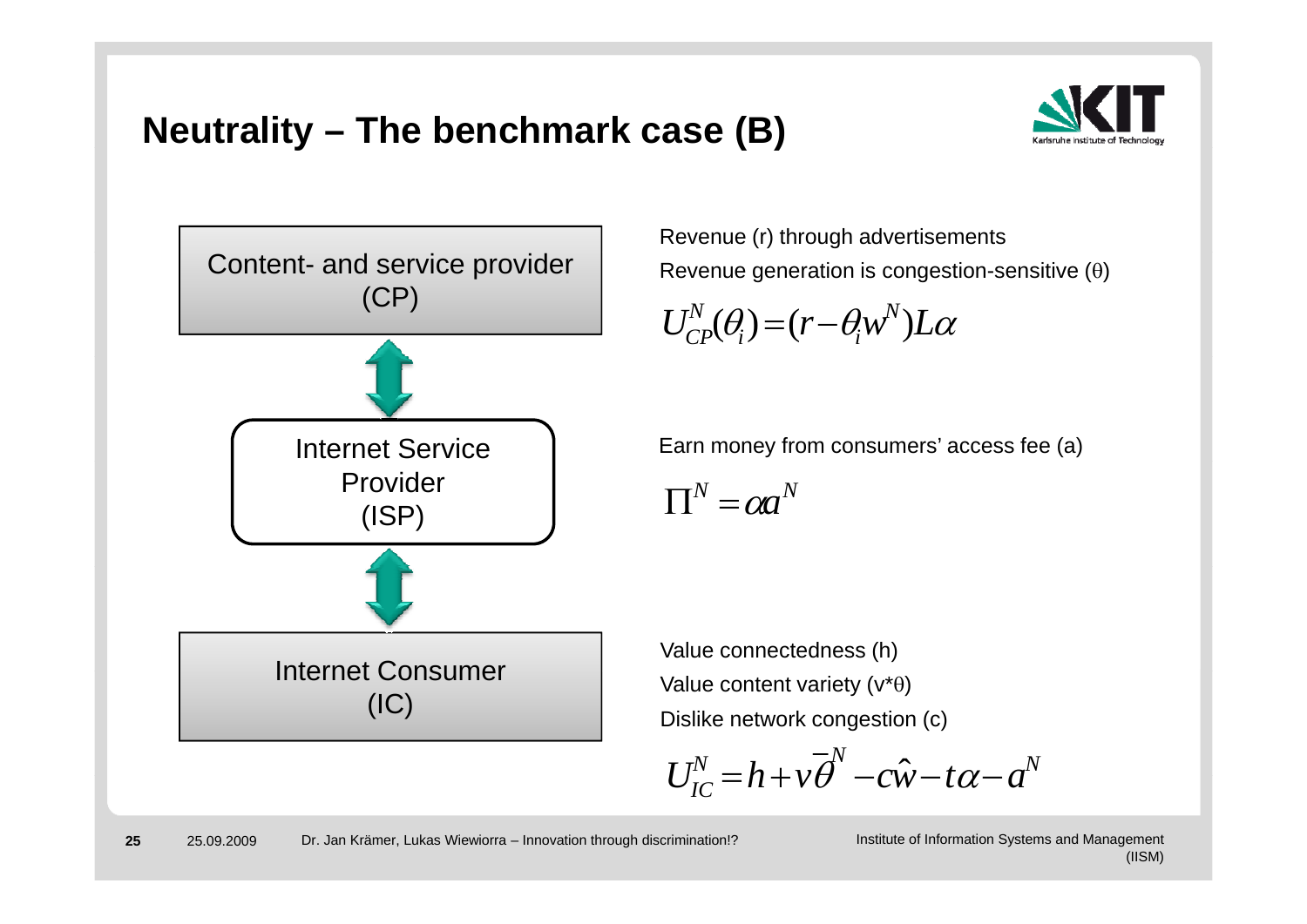#### **Averag g e vs. Cumulated waiting time**



Average waiting time:

$$
\hat{w} = \beta w_1 + (1 - \beta) w_2
$$

$$
\tilde{w} = \frac{\beta^2}{2} w_1 + \frac{(1 - \beta)^2}{2} w_2
$$

$$
U_{IC} = h + v\overline{\theta} - cw - t\alpha - a
$$



Cumulated waiting time:  
\n
$$
p^{D^*} = Lr \left(1 - \frac{1}{\sqrt{L^2 + 1}}\right)
$$
\n
$$
\beta^2 \qquad (1 - \beta)^2
$$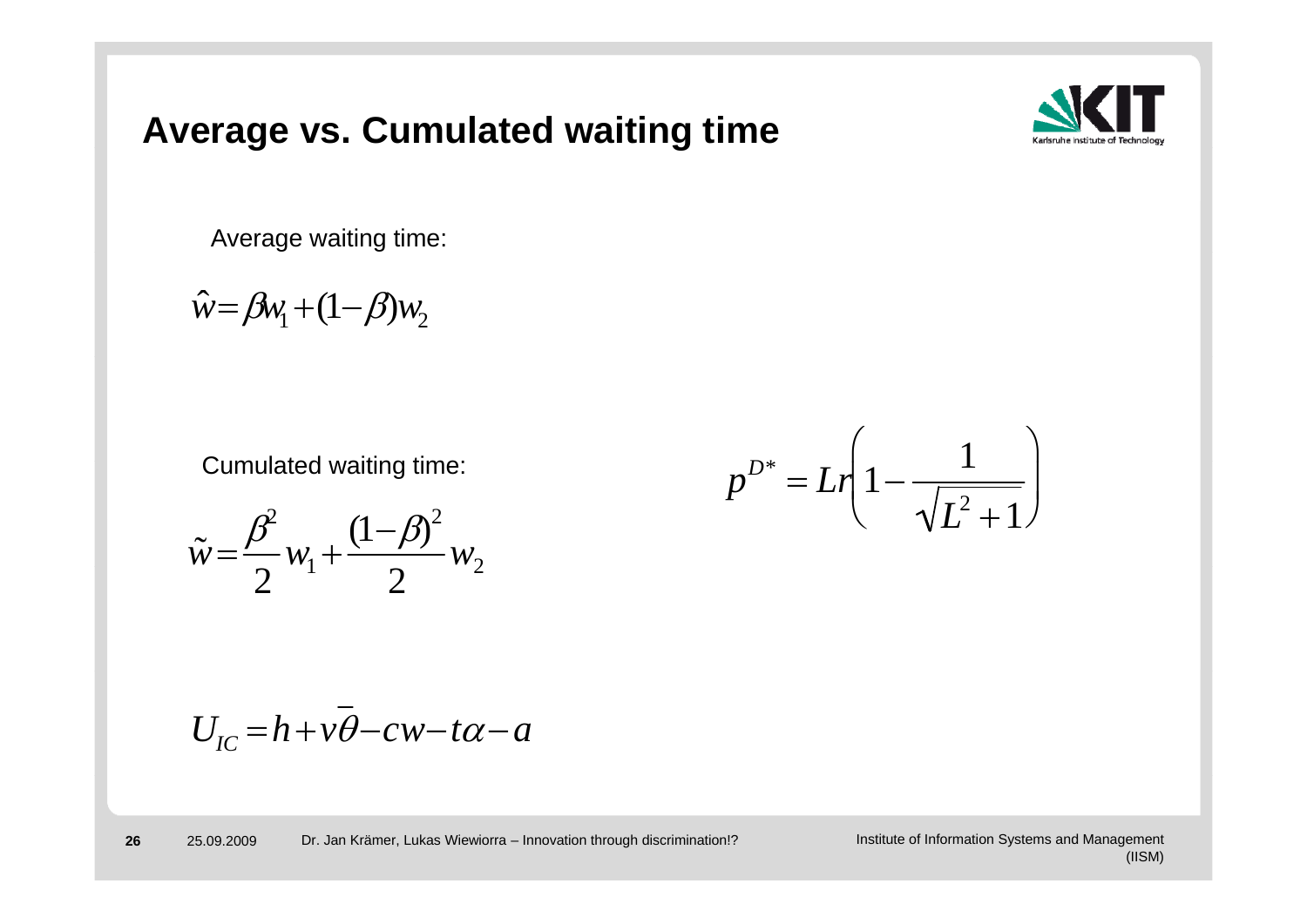#### **A world without a neutral network?**





**27** 25.09.2009 Dr. Jan Krämer, Lukas Wiewiorra – Innovation through discrimination!?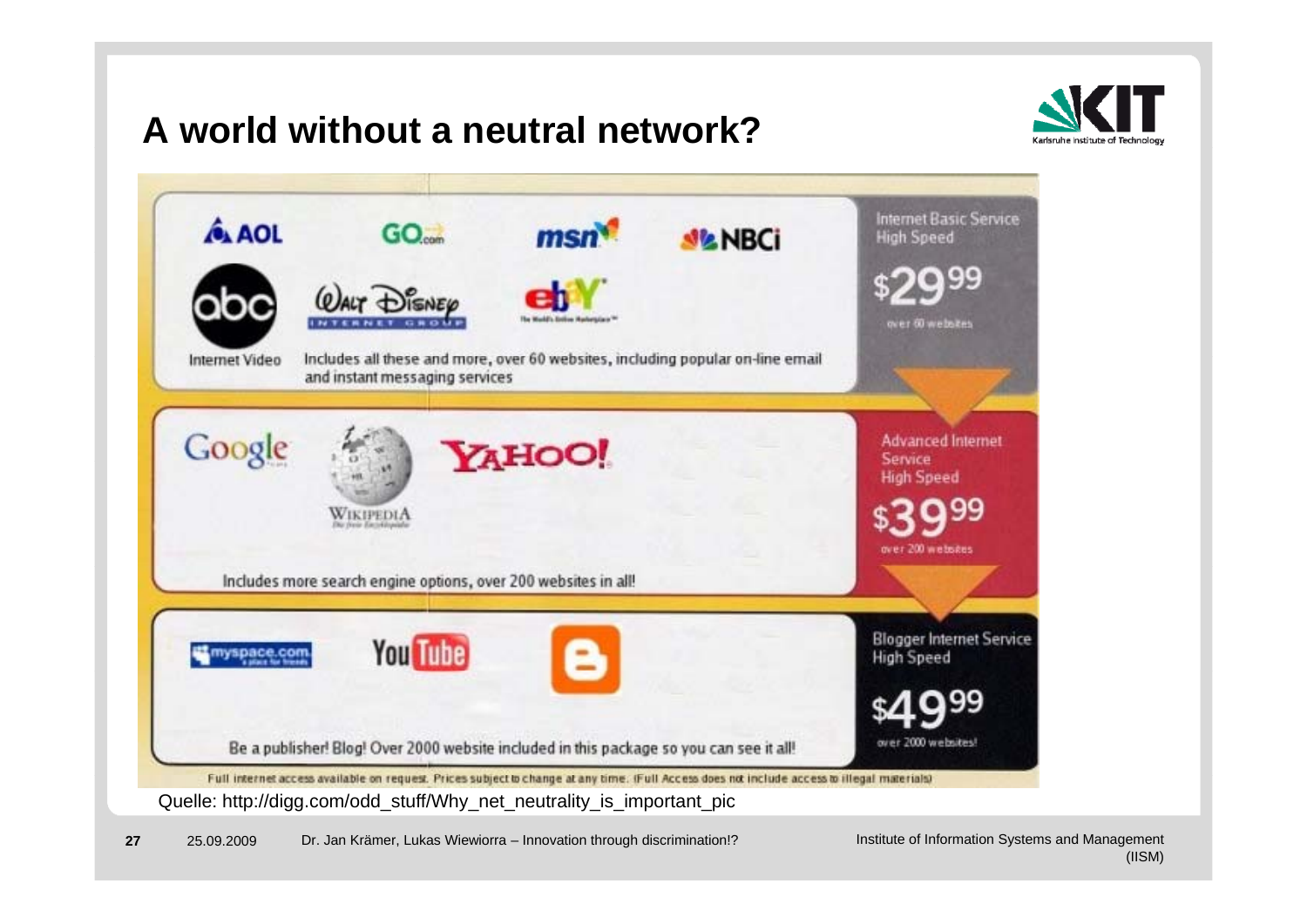#### **Price Regulation**



- The ISP and regulators incentives are perfectly aligned  $\mathbb{R}^n$ with respect to the priority and access fees
	- If p is too low, there will be excessive congestion in the priority class
	- If p is too high, there will be excessive congestion in the best-effort  $\Box$ class
	- $\rightarrow$  Price regulation cannot improve welfare